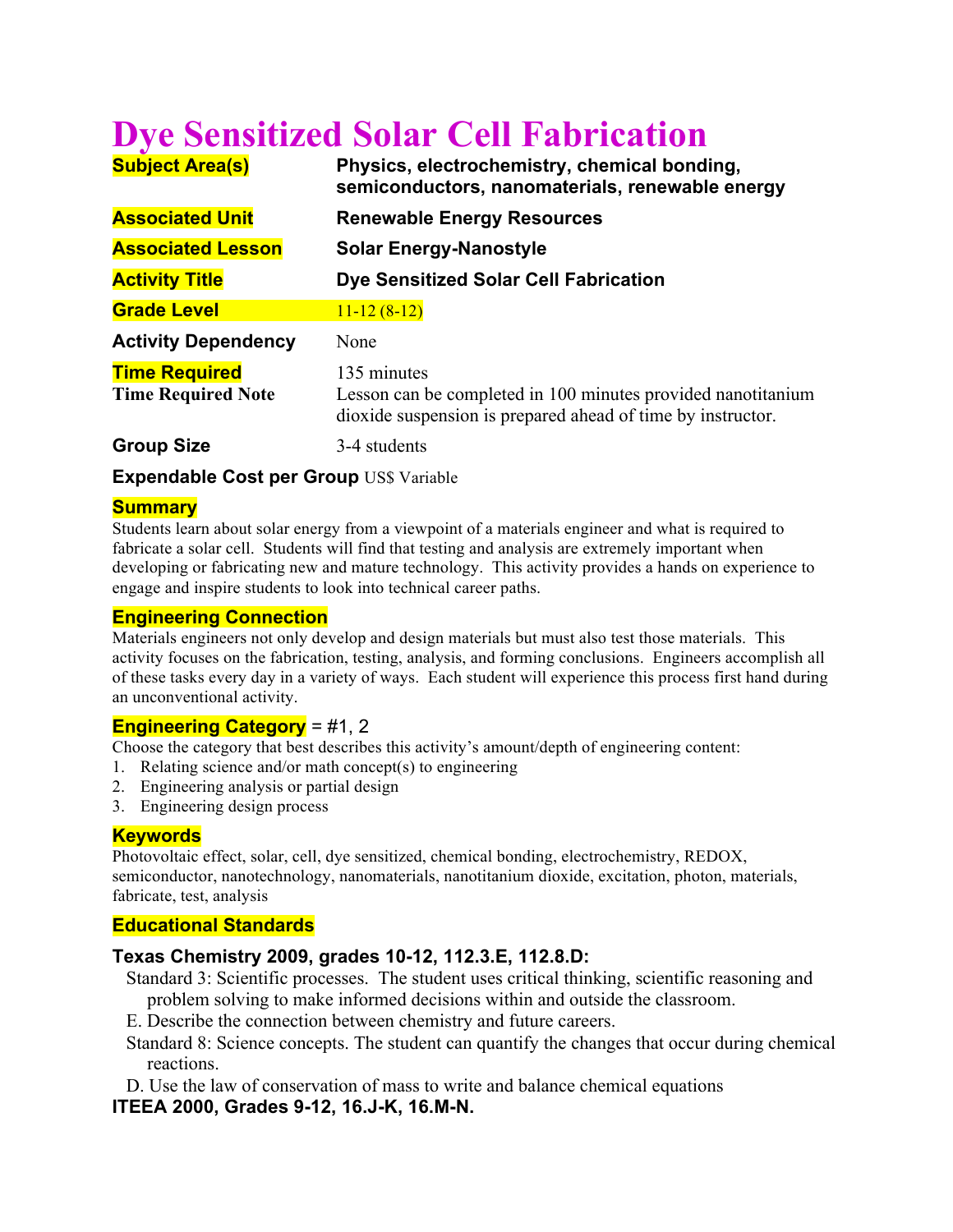Standard 16: Students will develop an understanding of and be able to select and use energy and power technologies.

- J. Energy cannot be created nor destroyed; however, in can be converted fro one form to another.
- K. Energy can be grouped into ajor forms: thermal, radiant, electrical, mechanical, chemical, nuclear and others.
- M. Energy resources can be renewable or nonrenewable.
- N. Power systems must have a source of energy, a process, and loads.

# **AP Requirements (North Shore Senior High School 2010-2011)**

Zumdahl, S. S. and Zumdahl, S. A. (2000). Chemistry  $(5<sup>th</sup>$  ed.). Boston: Houghton Mifflin

- 1) Unit 1 Chemistry Fundamentals:
	- Manipulate Chemical Quantities
	- Demonstrate safe laboratory practices
- 2) Unit 14 Reactions in Aqueous Solutions:
	- Write molecular (empirical), ionic and net ionic equations for reactions.
	- Identify redox, precipitation (metathesis), and acid-base (metathesis) reactions.
- 3) Unit 9 Electrochemistry:
	- Identify oxidizing and reducing agents in a reaction
	- Write net ionic equations for redox reactions.
	- Label parts of the cell, including electron flow; write half reactions for processes at the electrodes; write the balanced equation for the cell.
- 4) Unit 10 Atomic Structure and Periodicity:
	- Quantitatively relate frequency, wavelength and speed of a wave.
	- Describe Planck's concept of quantized energy. Calculate the energy of a photon using the relationship ΔE=nhν.
- 5) Unit 11 Bonding:
	- Compare the general nature of ionic and covalent bonds.
	- Write Lewis dot structure for molecules or polyatomic ions, including species that are exceptions to the octet rule.

# **Pre-Requisite Knowledge**

Students must be introduced to concepts in electrochemistry, REDOX reactions, chemical bonding and must be able to conduct laboratories in a safe manner.

# **Learning Objectives**

After this activity, students should be able to:

- Describe the Photovoltaic effect and how light energy is converted to electrical energy.
- Understand the importance of semiconductor technology to solar cells.
- Describe benefits for using nanomaterials, both economical and technical.
- Understand light intensity, light angle and distance effects on photovoltaic properties.
- Understand role of material defects size, shape and distribution on photovoltaic properties.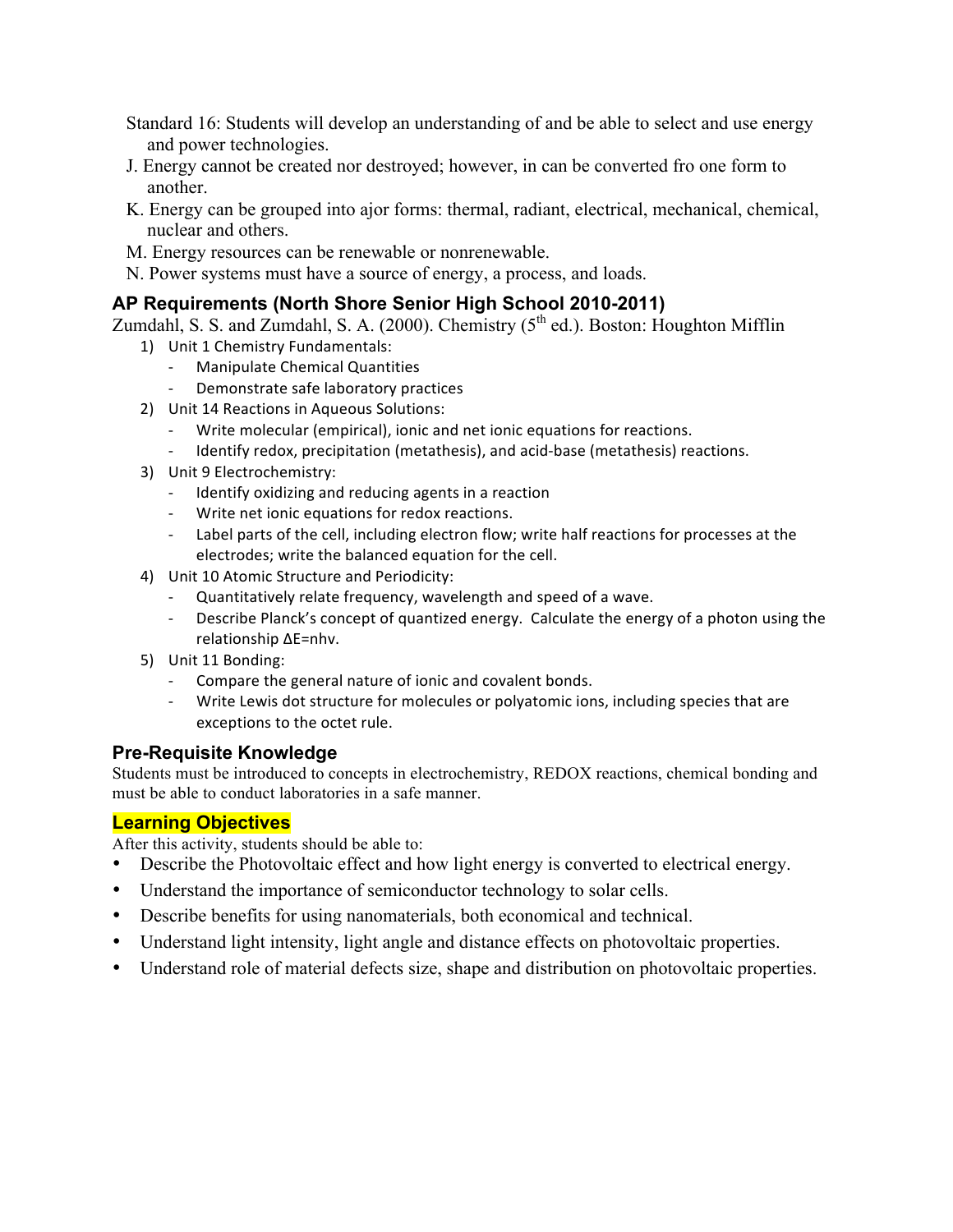# **Materials List**

Each group needs the following:

- 2-Fluorine doped tin oxide glass slides (F-SnO<sub>2</sub>)
- 0.127g Iodine $(I_2)$
- 0.83g Potassium Iodine (KI)
- 10 ml ethylene glycol
- Dish Washing detergent (surfactant)
- Colloidal Titanium Dioxide Powder (TiO<sub>2</sub>)
	- $\circ$  2ml 2,4-Pentanedione (C<sub>5</sub>H<sub>8</sub>O<sub>2</sub>)
	- o 100ml Anhydrous Isopropanol
	- $\circ$  6.04ml Titanium Isopropoxide (Ti[(CH<sub>3</sub>)<sub>2</sub>CHO]<sub>4</sub>)
	- o 2.88ml Distilled Water
- Nitric or Acetic acid
- Blackberries, raspberries
- 2ml de-ionized water
- Ethanol
- Filter paper
- Masking Tape
- Tweezers
- Binder Clips
- Multimeter
- Glassware (beakers, stirring rods etc.)
- Mortar/Pestle
- Hot Air Gun
- Bunsen Burner
- Tissue Paper
- Alligator clips with connecting wires
- 1 LED if applicable
- Desk lamp with incandescent light bulb
- Fluorescent lighting (indoor)
- One sunny day

#### **Introduction / Motivation**

Reference "Solar Energy-Nanostyle" Lesson Plan for Introduction/Motivation.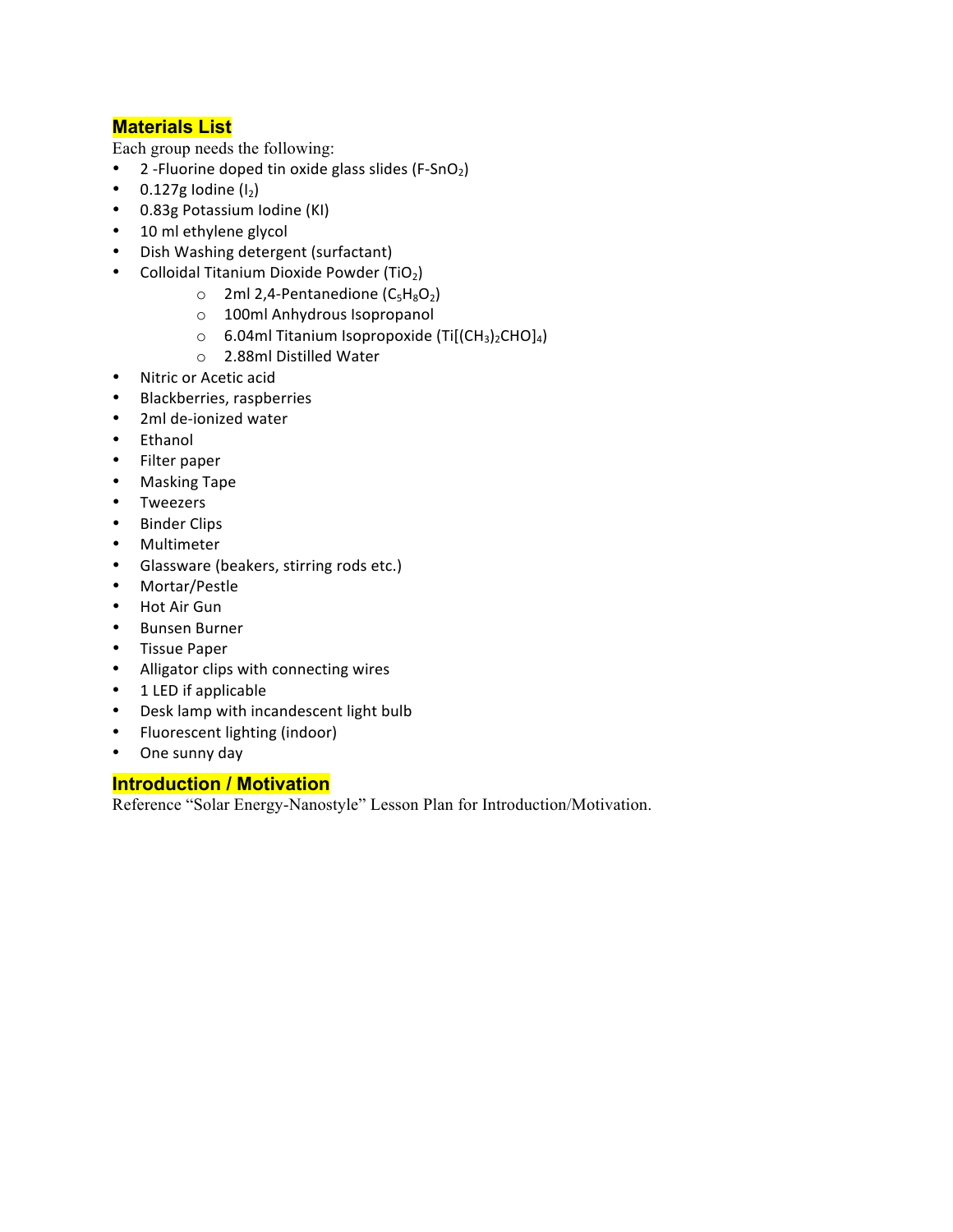## **Vocabulary / Definitions**

| <b>Word</b> | <b>Definition</b> |
|-------------|-------------------|
| n/a         | n/a               |

## **Procedure**

#### **Background**

In the past decade research has been conducted on a different solar cell that divides the photon absorption and charge separation processes into two steps. These cells are based on a combination of photovoltaic effect physics and electrochemistry; more commonly known as photoelectrochemical solar cells. These cells incorporate nanostructured semiconductor layer with a light absorbing dye sensitizer and a regenerating iodide/triiodide electrolyte. Currently, dye sensitized solar cells approach efficiencies of 11% and produce equivalent open circuit voltage and current to traditional silicon solar cells, at a fraction of the cost. So why all of a sudden does one want to use nanostructured materials?

Nanomaterials offer a unique combination of properties that traditional "micro" materials do not. Because the bulk scale is closer to the atomic size scale, new physics apply to all optical, mechanical, electrical, chemical and thermal properties. In the case of photoelectrochemical cells, the volume to surface area ratio is far smaller than conventional materials yielding enhanced light absorption and electron transfer than similar micromaterials. These changes are directly associated with the increase in surface area per volume, but also due to more particles present in a given volume. Another advantage is more economical method for synthesizing nanoparticles and suspensions. A series of solvents and evaporation steps are typically used to synthesize nanoparticles and ultimately create a suspension. Eventually these suspensions can be sintered by methods consistent with tape casting. In the end, process time and equipment needs are reduced.

Photoelectrochemical solar cell efficiency relies on three main components: light absorbing die sensitizer, electron transfer and electron regeneration. As the name suggests, light absorbing dye sensitizer absorbs photons to excite electrons and create holes. The electrons are excited and transferred into the conduction band of the nanoparticle semiconductor. Electron transfer to and through the nanoparticle semiconductor is near 100% efficient thus boosting the overall cell efficiency. Electrons are transferred through a conductive path to a counter electrode. Oxidation of iodide to triiodide takes place at the photosensitized nanoparticle film/dye sensitizer interface supplying the necessary electrons to newly created (positive charge) holes. Electron flow to a counter electrode (metal or carbon) supplies the necessary electrons to reduce the triiodide to iodide. This cycle is regenerative and important to the cell efficiency.

To achieve a high efficiency the following must be met. First: light absorbing dye must produce excited electrons and holes over a wide light spectrum. Meaning, the cell is using the majority of light energy supplied by source thus boosting current. Secondly, the nanoparticle layer needs to maximize the dye/semiconductor surface area to achieve near 100% electron transfer. Third, the oxidation and reduction electrolyte reaction rates proceed at a rate equal to or greater than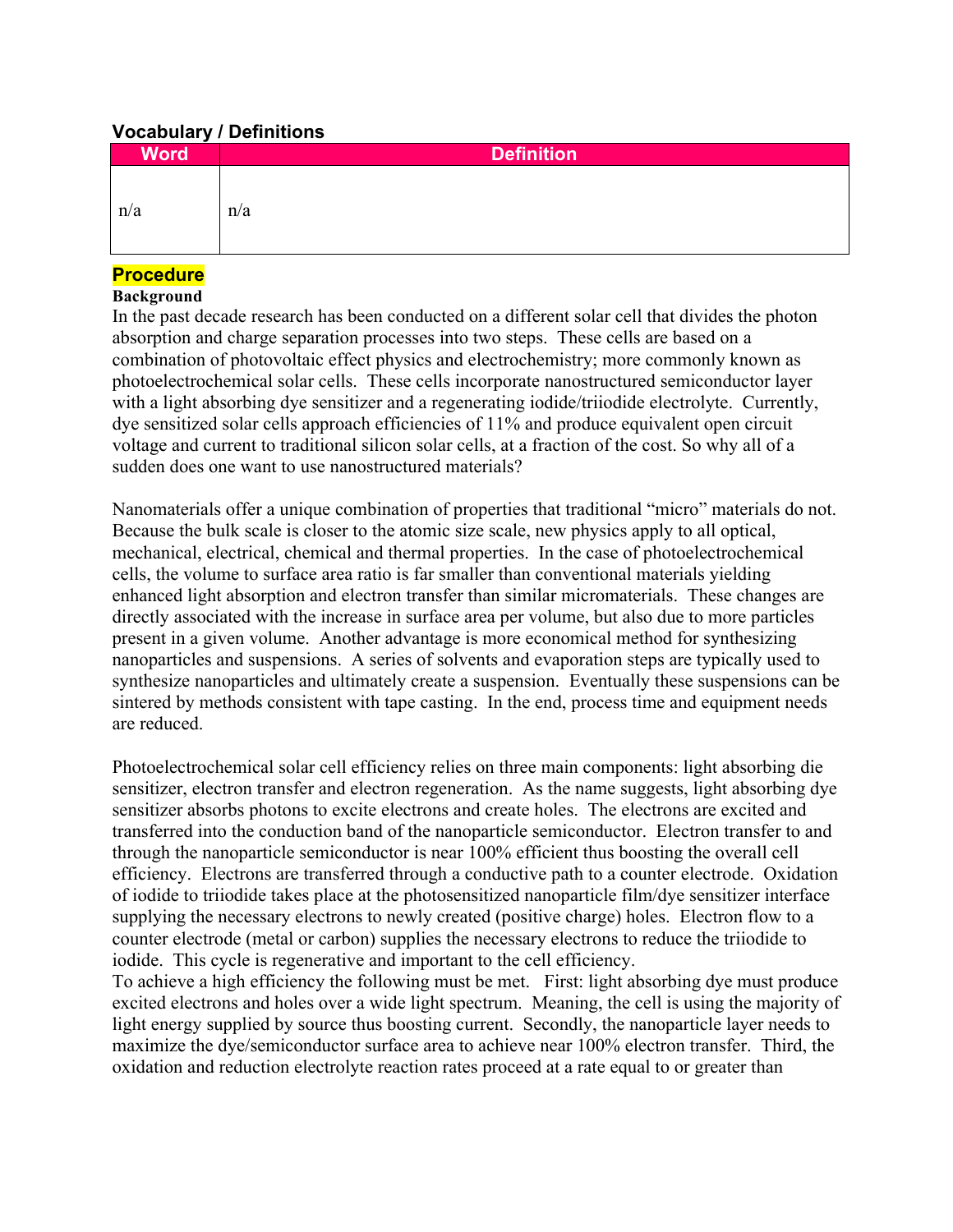electron excitation. A rate less than electron excitation rate will result in an oversupply of electrons and holes to the cell causing recombination to occur decreasing current. Within each of these topics there are numerous ideas and innovations to improving these types of cells. In order to run we must walk and by that I am challenging you to build your own photoelectrochemical solar cell. While building your cell, make sure to follow all instructions and complete the attached handouts. Good luck and may the light be with you!!!

# **Pre-Activity Procedure: Make enough for all groups.**

- *Nano TiO2 Colloidal Synthesis*
	- 1) Add 2ml of 2, 4-Pentanedione  $(C_5H_8O_2)$  to 100 ml of anhydrous isopropanol and stir covered for 20 minutes.
	- 2) Add 6.04ml of titanium isopropoxide (Ti[(CH<sub>3</sub>)<sub>2</sub>CHO]<sub>4</sub>) to the solution and stir for a minimum of 2 hours.
	- 3) Add 2.88ml of distilled water and stir for another 2 hours.
	- 4) Age solution at room temperature for 12 hours.
	- 5) Evaporate solvent at 100°C in an oven to collect powder.
- *Electrolyte Solution*
	- 1) Measure out 10ml of ethylene glycol
	- 2) Weigh out 0.127g of Iodine and mix with the ethylene glycol.
	- 3) Weigh out 0.83g of potassium iodide and mix with the same ethylene glycol mixture.
	- 4) Continue stirring.
	- 5) Store solution in dark container with a screw top lid.
- Necessary Laboratory Equipment is to be placed out in advance.
- Instruct students to get into groups of 3-4 students.
- Instruct students to get their appropriate PPE for the activity (e.g. aprons and goggles).
- Students are to begin making nanotitanium oxide suspension. Alternatively, if suspension is premade, students then proceed to dye sensitizer instructions.
- Once solar cells are created students need to answer all questions on lab handout.

# **Activity With the Students:**

- 5 *Nanotitanium suspension*
	- 1) Measure out 6 grams of titanium dioxide.
	- 2) Add 9ml of nitric or acetic acid to titanium dioxide in a mortar and pestle.
	- 3) Grind for 30 minutes to create a lump free paste.
	- 4) Add 1 drop of dish washing detergent (surfactant).
	- 5) Set suspension aside for 15 minutes to equilibrate.
- 5 *Dye sensitizer preparation*
	- 1) Crush 5-6 fresh berries in a mortar and pestle with 2ml of de-ionized water.
	- 2) Filter dye, collect and set aside.
- 5 *Photoelectrochemical solar cell preparation*
	- 1) Using the multimeter, determine the conductive side of each glass slide.
	- 2) Mask off one of the glass slides, conductive side up, with masking tape 1-2 mm on three sides.
	- 3) After the nanotitanium suspension has equilibrated, place a 2-3 drops of nanotitanium paste and distribute across the unmasked area with a glass rod.
	- 4) Let slide dry for one minute.
	- 5) After slide has dried for one minute, remove the tape and place under a hot air gun.
	- 6) Heat the slide, using the hot air gun, for 30 minutes to sinter the paste.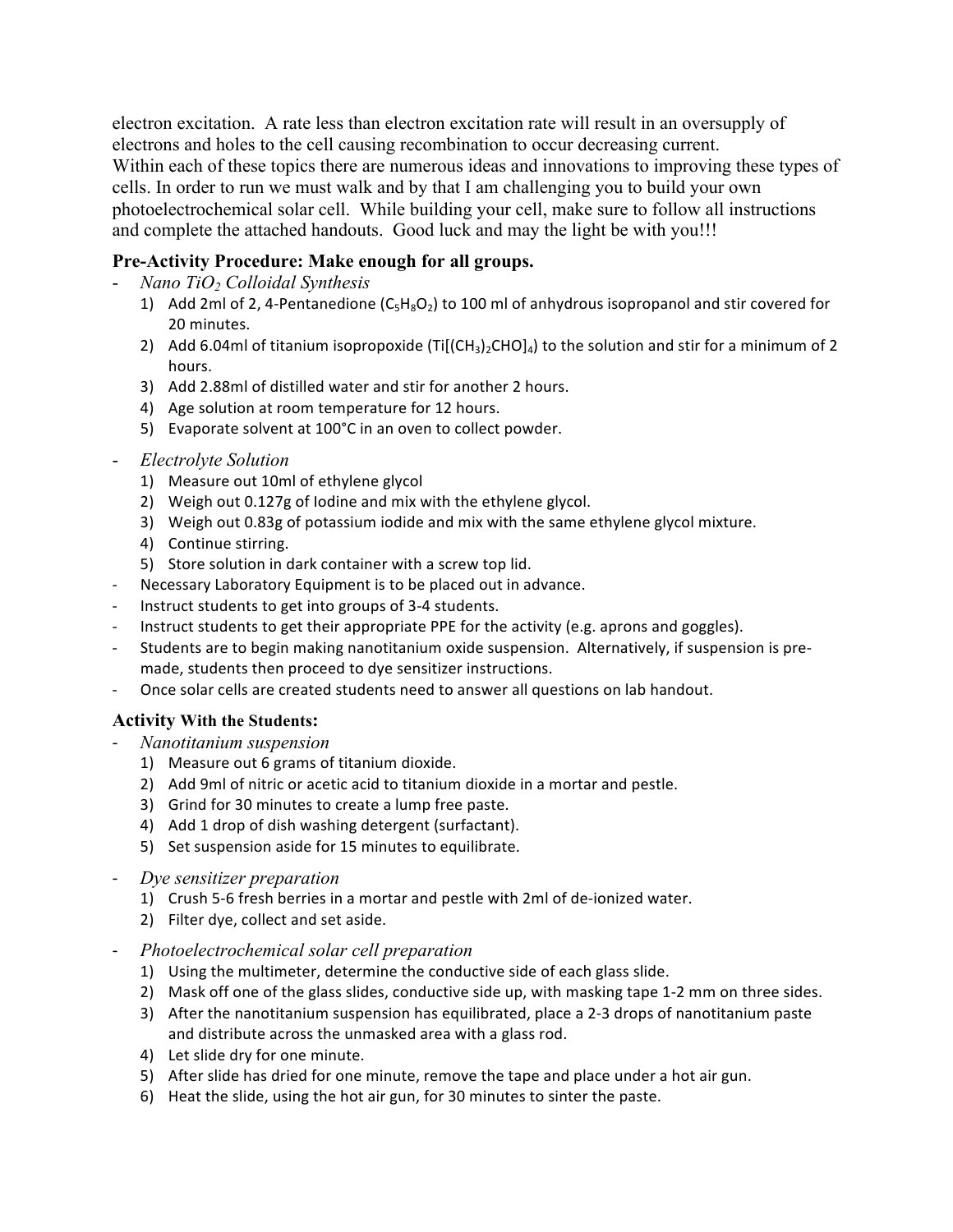- 7) Allow the heat sintered slide to cool to room temperature.
- 8) Once the slide has cooled, place slide face down in the filtered dye sensitizer for 5 minutes. This will allow the dye to be absorbed into the nanopores.
- 9) While the first slide is soaking, take the second glass slide and heat the conductive side over an open'flame.
- 10) Move the slide back and forth for a few seconds to create a carbon catalyst layer.
- 11) Remove from flame and allow cooling.
- 12) Remove the first slide from the dye and quickly rinse with ethanol to remove water. Dry the rinsed slide with tissue paper or paper towel.
- 13) In a quick manner, place the two slides together (paste and carbon layer facing each other) in an offset manner.
- 14) Attach two binder clips to the two ends (not the offset sides) to hold the slides together.
- 15) Add one drop of the electrolyte solution between the slides. The electrolyte will stain the entire inside of the slides by capillary action.
- 16) You have now completed your photoelectrochemical solar cell. ENJOY!!!

#### **Activity Data Collection and Analysis**

- 5 Fluorescent Light (standard school lighting)
	- 1) Connect one alligator clip and wire assembly to each glass slide. Make sure the negative (black) wire is connected to the Nano layer glass slide and positive (red) wire to the opposite glass slide.
	- 2) Measure the open circuit cell voltage by applying the corresponding colored probes to the correct wires. Make sure the multimeter is on the voltage setting. Record your results in the summary table.
	- 3) Connect each wire to the correct terminal on the LED bulb. Record your observations when the wires are connected.
	- 4) Set multimeter to measure current and connect probes to the corresponding wire colors (one probe on each side of the LED. Measure the current produced from your solar cell and record value in the summary table.
- 5 Incandescent Lighting (Desk lamp)
	- 1) Turn off classroom lighting and turn on incandescent lighting.
	- 2) Position lighting directly over head of your solar cell approximately 8-12 inches away. Record this distance in the summary table.
	- 3) Complete Fluorescent Light steps 1-4 recording the necessary data and observations on the summary page.
	- 4) Now move the incandescent light angle approximately 30° from vertical to the right or left. Maintain the same distance.
	- 5) Complete Fluorescent Light steps 1-4 recording the necessary data and observations on the summary page.
	- 6) Move the incandescent light an additional 30° from the previous position. Maintain the same distance.
	- 7) Complete Fluorescent Light steps 1-4 recording the necessary data and observations on the summary page.
- Sun Light (Outdoors):
	- 1) Complete Fluorescent Lighting steps 1-4 and record all necessary data and observations on the summary table.
	- 2) Record the relative position of the sun when testing outside (i.e. degree offset from vertical).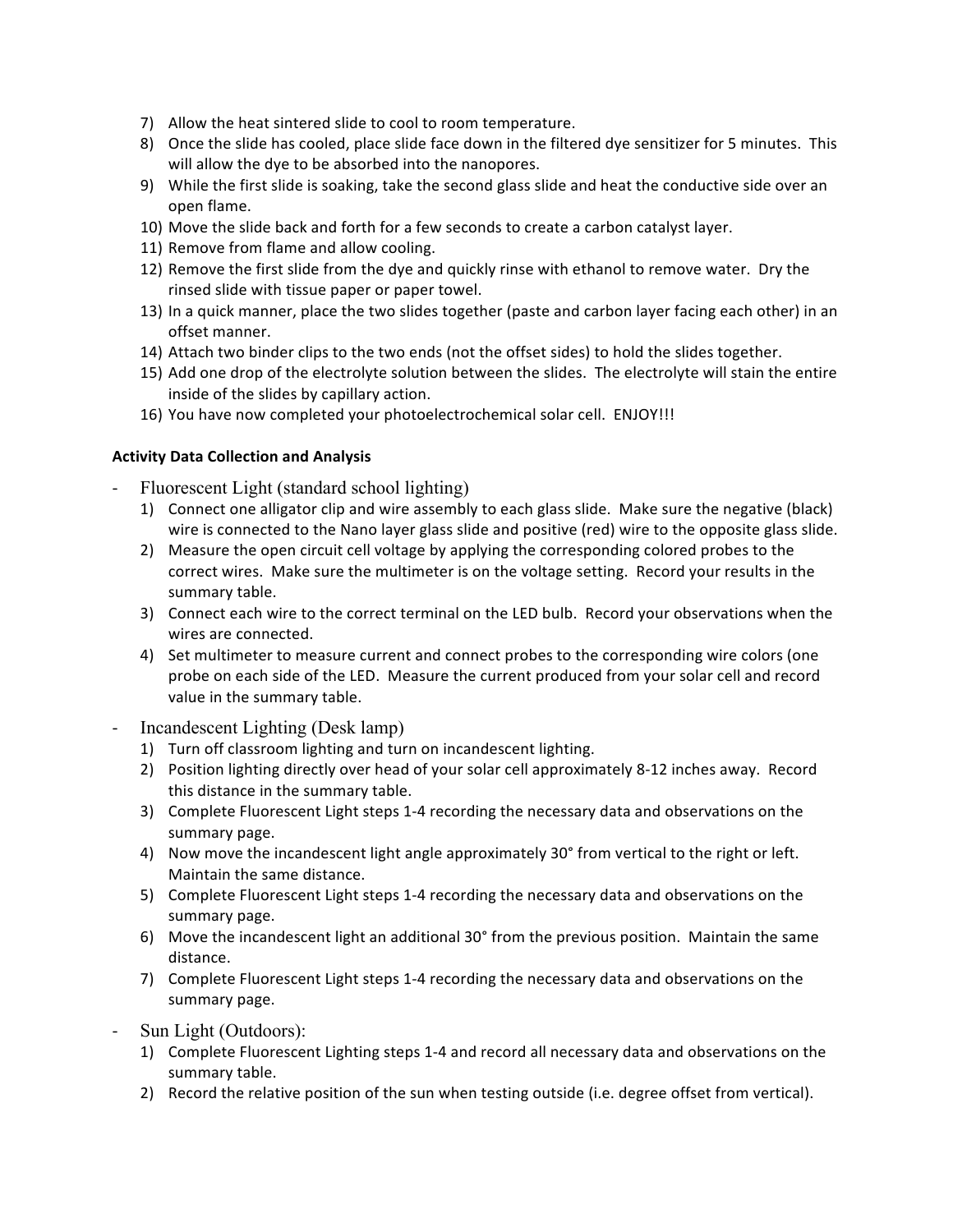- Data Analysis: Using a graphing calculator plot the following
	- 1) Open cell voltage as a function of lighting type. For incandescent lighting comparisons plot only the vertical data point.
	- 2) Current as a function of lighting type. For incandescent lighting comparison plot only the vertical data point.
	- 3) Incandescent lighting open cell potential and current as a function of lighting position.
	- 4) Use each graph to answer the questions below. (Refering to questions in student handout)

## **Attachments**

SEN\_Student Handout (doc)

SEN Student Handout with Answers (doc)

#### **Safety Issues**

- Goggles and aprons are to be used throughout the duration of the activity.
- All light sensitive materials must remain in a dark sealed container.

# **Troubleshooting Tips**

None

**Investigating Questions**

None

## **Assessment**

#### **Pre-Activity Assessment**

*Opening Discussion:* Reference "Solar Energy-Nanostyle" Lesson Plan

#### **Activity Embedded Assessment**

*Activity Problem Set Handout: This handout is a two part handout. First, a data collection and summary sheet for students to complete while they are making their measurements must be completed. This sheet enourages observation recording and data trend analysis Second, an applications and subject understanding problem set. This second problem set is to test the students' understanding of the subject areas listed in this document.* 

#### **Post-Activity Assessment**

*Post-Activity Discussion:* Reference "Solar Energy-Nanostyle" Lesson Plan

**Activity Extensions** None

**Activity Scaling** None

**Additional Multimedia Support** None